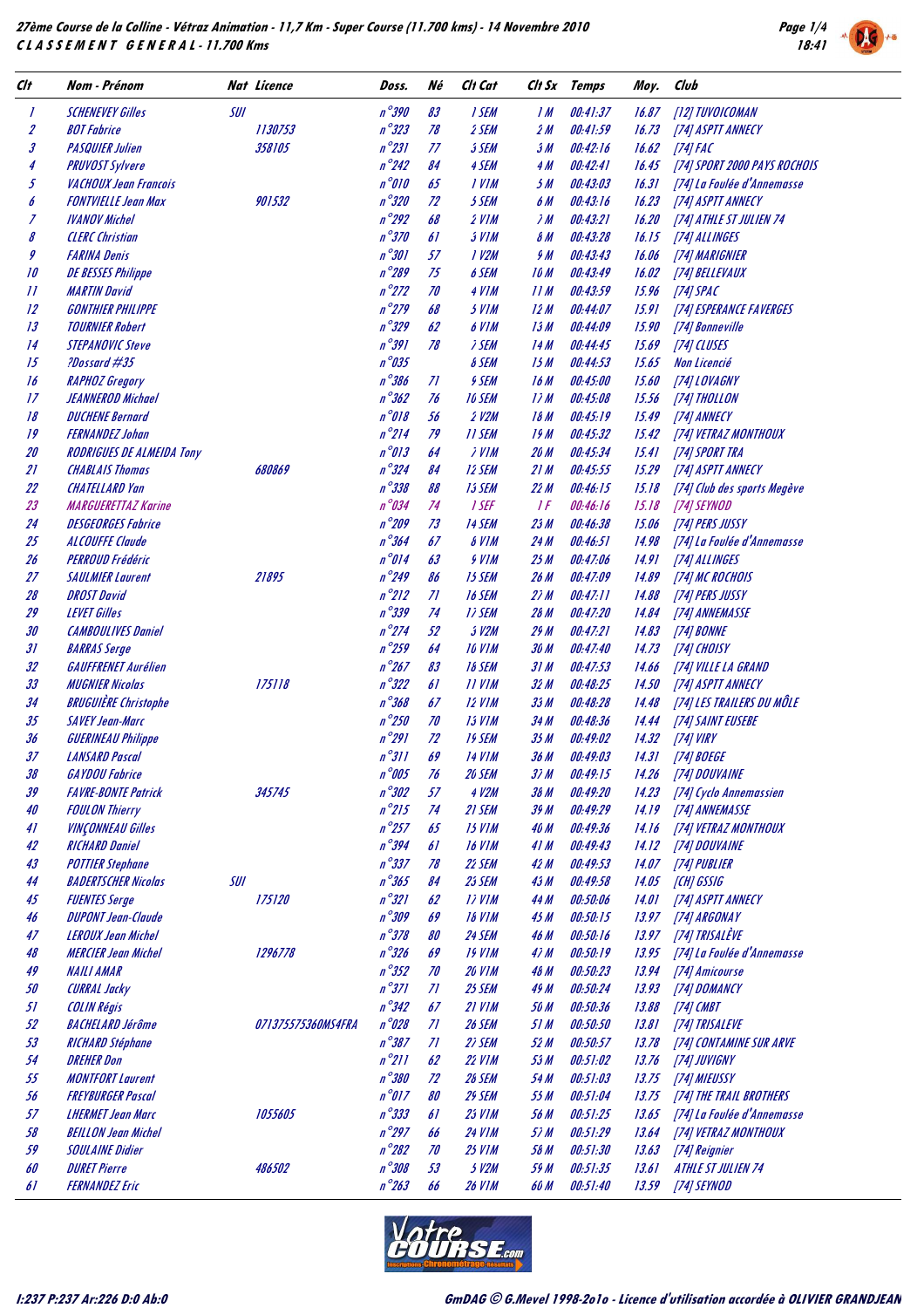

| Clt      | Nom - Prénom                                 | Nat Licence        | Doss.                             | Né            | Ch Cat                  | Ch Sx           | Temps                | Moy.           | Club                           |
|----------|----------------------------------------------|--------------------|-----------------------------------|---------------|-------------------------|-----------------|----------------------|----------------|--------------------------------|
| 62       | <b>BROUWER Dennis</b>                        |                    | $n^{\circ}$ 203                   | 68            | $27$ $VIM$              | 61M             | 00:51:40             | 13.59          | [74] LATHUILLE                 |
| 63       | <b>FOUQUERAY Bertrand</b>                    |                    | $n^{\circ}$ 266                   | 71            | 30 SEM                  | 62 M            | 00:51:52             | 13.54          | <b>[74] SALLANCHES</b>         |
| 64       | <b>DEPLANTE Olivier</b>                      |                    | $n^{\circ}262$                    | ZI            | 31 SEM                  | 65 M            | 00:51:54             | 13.53          | [74] FAUCIGNY ATHLETIC CLUB    |
| 65       | <b>GIRARD Thomas</b>                         |                    | $n^{\circ}$ 217                   | 75            | 32 SEM                  | 64 M            | 00:52:04             | 13.49          | [74] VETRAZ MONTHOUX           |
| 66       | <b>BENJUMEA Joachim</b>                      |                    | $n^{\circ}$ 019                   | 68            | <b>28 VIM</b>           | 65M             | 00:52:08             | 13.47          | [74] ANNEMASSE                 |
| 67       | <b>BOLO Cédric</b>                           |                    | $n^{\circ}287$                    | 79            | 35 SEM                  | 66 M            | 00:52:17             | 13.43          | [74] VALLEIRY                  |
| 68       | <b>RODRIGUES Julien</b>                      | 2520241515         | $n^{\circ}$ 246                   | 61            | <b>29 VIM</b>           | 67 <sub>M</sub> | 00:52:17             | 13.43          | [74] GAILLARD                  |
| 69       | ?Dossard #39                                 |                    | $n^{\circ}$ 039                   |               | 34 SEM                  | 66 M            | 00:52:40             | 13.33          | <b>Non Licencié</b>            |
| 70       | <b>ROCH Stéphane</b>                         |                    | $n^{\circ}363$                    | ZI            | 35 SEM                  | 65 M            | 00:52:42             | 13.32          | [74] THOLLON                   |
| ZI       | <b>DUCROCQ Patrick</b>                       |                    | $n^{\circ}$ 278                   | 54            | 6 V2M                   | 70 M            | 00:52:42             | 13.32          | [73] ASPES CHAMBERY            |
| 72       | <b>ROSA David</b>                            |                    | $n^{\circ}$ 247                   | 44            | 1 V3M                   | 71M             | 00:52:57             | 13.26          | [CH] U.G.S.                    |
| 73       | <b>MERGNAT Gilles</b>                        |                    | $n^{\circ}332$                    | 60            | <i><b>7 V2M</b></i>     | 72 M            | 00:53:00             | 13.25          | [74] Cyclo St. Jeoire          |
| 74       | <b>ROUILLER Philippe</b>                     |                    | $n^{\circ}$ 248                   | 53            | <b>&amp; V2M</b>        | 75 M            | 00:53:03             | 13.23          | [74] ANNEMASSE                 |
| 75       | <b>MUNIER Philippe</b>                       |                    | $n^{\circ}$ 229                   | 61            | <b>30 VIM</b>           | 74 M            | 00:53:08             | 13.22          | [74] HABERE POCHE              |
| 76       | <b>CONTI Bruno</b>                           |                    | $n^{\circ}$ 204                   | 66            | $31$ $VIM$              | 75 M            | 00:53:09             | 13.21          | [74] ST PIERRE EN FAUCIGNY     |
| 77       | <b>MARGOLLIET Patrick</b>                    |                    | $n^{\circ}$ 015                   | 64            | 32 VIM                  | 76 M            | 00:53:14             | 13.19          | [74] ARVE ATHLÉTISME           |
| 78       | <b>CHAMPIER Nadine</b>                       | 698566             | $n^{\circ}307$                    | 61            | $1$ VIF                 | 2 F             | 00:53:15             | 13.19          | ATHLE ST JULIEN 74             |
| 79       | <b>BRAUD Patrick</b>                         |                    | $n^{\circ}$ 347                   | 60            | <b>9 V2M</b>            | 77M             | 00:53:16             | 13.18          | [74] PEILLONNEX                |
| 80       | <b>DAGAND Dominique</b>                      |                    | $n^{\circ}$ 006                   | 75            | 36 SEM                  | 78 M            | 00:53:27             | 13.14          | [74] VILLE LA GRAND            |
| 81       | <b>BOISSIERE Jacques</b>                     | 232358             | $n^{\circ}331$                    | 45            | $2$ $V3M$               | 75 M            | 00:53:28             | 13.13          | [74] FRANGY                    |
| 82       | <b>GIORDANO David</b>                        | 00125686           | $n^{\circ}032$                    | 71            | 37 SEM                  | 80 M            | 00:53:38             | 13.09          | [O1] BCBCO1                    |
| 83       | <b>PESCHOT Regis</b>                         |                    | $n^{\circ}$ 383                   | 56            | <b>10 V2M</b>           | 81M             | 00:53:38             | 13.09          | [74] AHSA ANNECY               |
| 84       | <b>DUPRAZ-ROLLIN Didier</b>                  |                    | $n^{\circ}$ 213                   | 63            | $33$ $VIM$              | 82 M            | 00:53:40             | 13.08          | [74] BOËGE                     |
| 85       | <b>MARTINEZ André</b>                        |                    | $n^{\circ}$ 293                   | 64            | 34 V1M                  | 85 M            | 00:53:54             | 13.02          | [74] Amicourse                 |
| 86       | <b>DE LAROCQUE Grégoire</b>                  |                    | $n^{\circ}$ 359                   | 70            | 35 VIM                  | 84 M            | 00:53:57             | 13.02          | [74] VETRAZ MONTHOUX           |
| 87       | <b>PRIETO Antonio</b>                        |                    | $n^{\circ}$ 241                   | 64            | 36 VIM                  | 85 M            | 00:53:57             | 13.01          | [CH] Vernier                   |
| 88       | <b>RIDEAU Antoine</b>                        |                    | $n^{\circ}$ 243                   | 83            | 38 SEM                  | 86 M            | 00:53:58             | 13.01          | [74] ST ANDRE de BOËGE         |
| 89       | <b>CARRARO Laurent</b>                       | <b>SUI</b>         | $n^{\circ}$ 369                   | 72            | 39 SEM                  | 8 i M           | 00:54:00             | 13.00          | [CH] PETIT-LANCY               |
| 90       | <b>VUARCHEX Eric</b>                         |                    | $n^{\circ}285$<br>$n^{\circ}$ 349 | 63            | $37$ $VIM$              | 86 M            | 00:54:07             | 12.98          | [74] Fillinges                 |
| 91       | <b>DUCHENE Marie Laure</b>                   | 419656             | $n^{\circ}004$                    | 58            | 1 V2F                   | ΰF              | 00:54:10             | 12.96          | [74] ASPTT ANNECY              |
| 92       | <b>LAFOND Sébastien</b>                      |                    | $n^{\circ}012$                    | 74<br>69      | 40 SEM                  | 85 M            | 00:54:12             | 12.96          | [74] SAINT-CERGUES             |
| 93<br>94 | <b>SUPKA Laurent</b><br><b>NGUYEN Marvin</b> |                    | $n^{\circ}381$                    | 87            | <b>38 VIM</b><br>41 SEM | 96 M<br>91 M    | 00:54:22<br>00:54:24 | 12.92<br>12.91 | [74] TRISALEVE<br>[74] AMBILLY |
| 95       | <b>BARATA Jean Paul</b>                      | 071379011760MV1FRA | $n^{\circ}$ 273                   | 68            | 39 VIM                  | 92 M            | 00:54:28             | 12.89          | [74] TRI SALEVE                |
| 96       | <b>DELIE Laurence</b>                        | 1000393            | $n^{\circ}$ 276                   | ZI            | 2 SEF                   | 4F              | 00:54:30             | 12.88          | [74] La Foulée d'Annemasse     |
| 97       | <b>RIVIERE Jean Francois</b>                 |                    | $n^{\circ}$ 244                   | 51            | <b>11 V2M</b>           | 95 M            | 00:54:33             | 12.87          | [74] SAINT JULIEN EN GENEVOIS  |
| 98       | <b>DECOUVETTE Michel</b>                     |                    | $n^{\circ}$ 275                   | 55            | <b>12 V2M</b>           | 94 M            | 00:54:35             | 12.86          | [74] Cranves-Sales             |
| 99       | <b>LIOUD Benoît</b>                          |                    | n°009                             | 68            | <b>40 VIM</b>           | 95 M            | 00:54:35             | 12.86          | [74] ANNEMASSE                 |
| 100      | <b>RIDEAU Pierre</b>                         |                    | $n^{\circ}$ 388                   | 57            | 15 V2M                  | 96 M            | 00:54:36             | 12.86          | [25] BESANÇON                  |
| 101      | <b>JANIN Christian</b>                       | 978488             | $n^{\circ}$ 396                   | 60            | 14 V2M                  | 97M             | 00:54:37             | 12.86          | [74] La Foulée d'Annemasse     |
| 102      | <b>COLOUD Daniel</b>                         |                    | $n^{\circ}392$                    | 65            | 41 VIM                  | 96 M            | 00:54:48             | 12.81          | [74] THONON                    |
| 103      | <b>MASULLO Joe</b>                           |                    | $n^{\circ}$ 225                   | $\mathcal{J}$ | 42 SEM                  | 95 M            | 00:55:13             | 12.71          | [74] SCIONZIER                 |
| 104      | <b>BALTHASSAT Julien</b>                     |                    | $n^{\circ}$ 366                   | 85            | 45 SEM                  | <b>100 M</b>    | 00:55:29             | 12.65          | [74] VETRAZ MONTHOUX           |
| 105      | <b>LANGUILLE Eric</b>                        |                    | $n^{\circ}221$                    | 73            | 44 SEM                  | <b>101 M</b>    | 00:55:33             | 12.64          | [74] VETRAZ MONTHOUX           |
| 106      | <b>DEDENIS Laurent</b>                       |                    | $n^{\circ}$ 393                   | 69            | 42 VIM                  | 102 M           | 00:55:44             | 12.60          | [75] PARIS                     |
| 107      | <b>PERREARD Nicolas</b>                      |                    | $n^{\circ}$ 234                   | 67            | 45 VIM                  | 105 M           | 00:56:02             | 12.53          | [74] VIRY                      |
| 108      | <b>HUOT</b> Christophe                       |                    | $n^{\circ}$ 016                   | 68            | <b>44 VIM</b>           | 104 M           | 00:56:02             | 12.53          | [74] FSGT                      |
| 109      | <b>VIGANOTTI Patrick</b>                     |                    | $n^{\circ}$ 256                   | 57            | <b>15 V2M</b>           | 105 M           | 00:56:06             | 12.52          | [74] LE PANARD MIGROS          |
| 110      | <b>MONNEY Eric</b>                           |                    | $n^{\circ}$ 379                   | 72            | 45 SEM                  | 106 M           | 00:56:10             | 12.50          | [74] ANNEMASSE                 |
| III      | <b>BRAIZAT Pierrick</b>                      |                    | $n^{\circ}$ 398                   | 81            | 46 SEM                  | 10; M           | 00:56:11             | 12.50          | [74] ANNEMASSE                 |
| 112      | <b>FONTAINE Estelle</b>                      |                    | $n^{\circ}265$                    | 83            | 3 SEF                   | 3 F             | 00:56:17             | 12.48          | [74] SPAC                      |
| 113      | <b>REGARD Hervé</b>                          |                    | $n^{\circ}335$                    | 61            | <b>45 VIM</b>           | 106 M           | 00:56:20             | 12.46          | [74] HABÈRE POCHE              |
| 114      | <b>MALLICK Thierry</b>                       |                    | $n^{\circ}$ 344                   | 67            | <b>46 VIM</b>           | 105 M           | 00:56:24             | 12.45          | [74] VETRAZ MONTHOUX           |
| 115      | <b>PODICO Thibaud</b>                        |                    | $n^{\circ}$ 237                   | 92            | <b>I JUM</b>            | 116M            | 00:56:30             | 12.43          | [74] CHAMONIX MONT-BLANC       |
| 116      | <b>DUCROCQ Catherine</b>                     |                    | $n^{\circ}$ 277                   | 60            | $2$ V2F                 | 6 F             | 00:56:41             | 12.39          | [73] ASPES CHAMBERY            |
| 117      | <b>MARET Nicolas</b>                         |                    | $n^{\circ}358$                    |               | 4) VIM                  | IIIM            | 00:56:46             | 12.37          | [74] ARTHAZ PONT NOTRE DAME    |
| 118      | <b>FAVARIO Laurent</b>                       |                    | $n^{\circ}375$                    | 69            | <b>48 VIM</b>           | 112M            | 00:56:47             | 12.36          | [74] VILLE LA GRAND            |
| 119      | <b>GARNIER Stéphane</b>                      |                    | $n^{\circ}$ 216                   | 65            | <b>49 VIM</b>           | 115M            | 00:56:58             | 12.32          | [74] ARVE ATHLÉTISME           |
| 120      | <b>SANCHEZ Francisco</b>                     |                    | n°389                             | 48            | $3$ $V3M$               | 114M            | 00:57:12             | 12.27          | [O1] NURIEUX                   |
| 121      | <b>GAVARD Jacky</b>                          |                    | $n^{\circ}303$                    | 57            | <b>16 V2M</b>           | 115M            | 00:57:19             | 12.25          | [74] Amicourse                 |
| 122      | <b>ANDRE Christophe</b>                      |                    | $n^{\circ}023$                    | 65            | <b>50 VIM</b>           | 116M            | 00:57:26             | 12.23          | [74] ANNECY                    |
|          |                                              |                    |                                   |               |                         |                 |                      |                |                                |

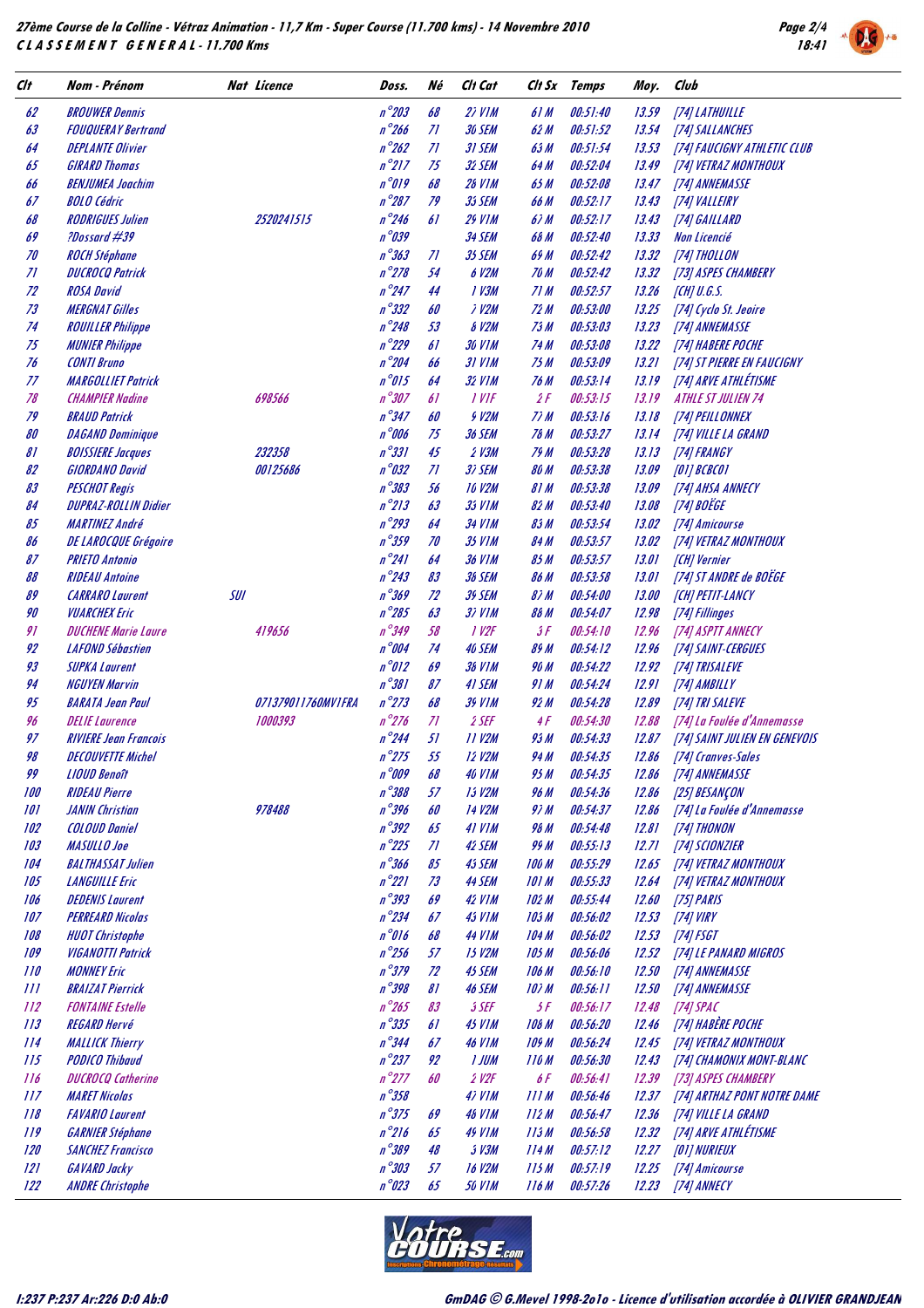

| Clt        | Nom - Prénom                                     | <b>Nat Licence</b> | Doss.                              | Né                       | Ch Cat                            |                   | Ch Sx Temps          | Moy.         | Club                               |
|------------|--------------------------------------------------|--------------------|------------------------------------|--------------------------|-----------------------------------|-------------------|----------------------|--------------|------------------------------------|
| 123        | <b>DELEMONTEY Yvan</b>                           |                    | $n^{\circ}$ 208                    | 73                       | 4) SEM                            | 11 <sub>i</sub> M | 00:57:27             | 12.22        | [74] ANNEMASSE                     |
| 124        | <b>LINXE Jérôme</b>                              |                    | $n^{\circ}222$                     | 73                       | 48 SEM                            | 116M              | 00:57:53             | 12.13        | [74] VETRAZ MONTHOUX               |
| 125        | <b>MEYNET Joseph</b>                             | 763195             | $n^{\circ}$ 226                    | 35                       | 1 V4M                             | 115M              | 00:58:02             | 12.10        | [74] Foul, es Chablaisiennes       |
| 126        | <b>ISSARTEL Julien</b>                           |                    | $n^{\circ}$ 218                    | 80                       | 49 SEM                            | 120M              | 00:58:09             | 12.07        | [01] OYONNAX                       |
| 127        | <b>DARME Gilbert</b>                             |                    | $n^{\circ}$ 206                    | 65                       | 51 VIM                            | 121M              | 00:58:13             | 12.06        | [69] LYON                          |
| 128        | <b>SAUDUBRAY Pierre Henri</b>                    | 74102011007        | $n^{\circ}353$                     | 75                       | 50 SEM                            | 122M              | 00:58:17             | 12.05        | [74] CAF Salève Annemasse          |
| 129        | <b>DELAYE Virginie</b>                           |                    | $n^{\circ}026$                     | 76                       | 4 SEF                             | $\lambda F$       | 00:58:32             | 11.99        | [73] AIX LES BAINS                 |
| 130        | <b>POIVRE</b> Lionel                             |                    | $n^{\circ}$ 238                    | 58                       | <b>17 V2M</b>                     | 125M              | 00:58:32             | 11.99        | <b>[74] BONNEVILLE</b>             |
| 131        | <b>SUCHET Bernard</b>                            |                    | $n^{\circ}$ 283                    | 47                       | 4 V3M                             | 124M              | 00:58:34             | 11.99        | [74] AVOC                          |
| 132        | <b>HOFFMANN Robert</b>                           |                    | $n^{\circ}$ 360                    | 42                       | $5$ $V3M$                         | 125M              | 00:58:40             | 11.97        | [74] VETRAZ MONTHOUX               |
| 133        | <b>FONDRAT Ludovic</b>                           | 2474011054         | $n^{\circ}327$                     | 80                       | 51 SEM                            | 126M              | 00:58:42             | 11.96        | [74] Les foulées Douvainoises      |
| 134        | <b>MARET-WEBER Laure</b>                         |                    | $n^{\circ}002$                     | 68                       | 2 VIF                             | $\delta F$        | 00:58:45             | 11.95        | [74] VETRAZ MONTHOUX               |
| 135        | <b>DUNAND Christian</b>                          |                    | $n^{\circ}354$                     | 57                       | <b>18 V2M</b>                     | 12iM              | 00:58:48             | 11.94        | [74] VETRAZ MONTHOUX               |
| 136        | <b>MORALES Carlos</b>                            |                    | $n^{\circ}357$                     | 60                       | <b>19 V2M</b>                     | 126 M             | 00:58:58             | 11.91        | [74] ARTHAZ PONT NOTRE DAME        |
| 137        | <b>BOVET Marius</b>                              |                    | $n^{\circ}$ 340                    | 55                       | <b>20 V2M</b>                     | 129M              | 00:59:15             | 11.85        | [74] CRANVES SALES                 |
| 138        | <b>VILLARET Manuel</b>                           |                    | $n^{\circ}$ 268                    | 63                       | <b>52 VIM</b>                     | 130 M             | 00:59:30             | 11.80        | [O1] SKI CLUB ST GENIS             |
| 139        | TERRAY JEAN-PIERRE                               |                    | $n^{\circ}$ 284                    | 48                       | 6 V3M                             | 131M              | 00:59:33             | 11.79        | [74] Reignier                      |
| <b>140</b> | <b>SCHMITT Aline</b>                             | 1198202            | $n^{\circ}022$                     | 76                       | 5 SEF                             | 9 F               | 00:59:35             | 11.78        | [74] La Foulée d'Annemasse         |
| 141        | <b>DUNOYER Mylène</b>                            |                    | $n^{\circ}374$                     | 89                       | 6 SEF                             | 16F               | 00:59:41             | 11.76        | [74] CORATHÔNES                    |
| 142        | <b>OPITEK Alain</b>                              |                    | $n^{\circ}$ 328                    | 63                       | 55 VIM                            | 132 M             | 00:59:49             | 11.74        | [CH] Cologny                       |
| 143        | <b>BOCCARD Jean Pierre</b>                       |                    | $n^{\circ}356$                     | 56                       | 21 V2M                            | 135M              | 00:59:50             | 11.74        | [74] VETRAZ MONTHOUX               |
| 144        | <b>CHEZE-BERNASCONI Nathalie</b>                 |                    | $n^{\circ}025$                     | 71                       | <i>i</i> SEF                      | IIF               | 00:59:54             | 11.72        | [74] VETRAZ MONTHOUX               |
| 145        | <b>MORO PATRICIA</b>                             | 071378149250FV1FR  | $n^{\circ}$ 228                    | 69                       | $3$ VIF                           | 12F               | 00:59:55             | 11.72        | [74] TRI SALEVE                    |
| 146        | <b>COPPEL Philippe</b>                           |                    | $n^{\circ}020$                     | 58                       | <b>22 V2M</b>                     | 134M              | 00:59:56             | 11.71        | [74] SAINT-JEOIRE                  |
| 147        | <b>BERCHTOLD Serge</b>                           |                    | $n^{\circ}$ 260                    | 45                       | <b>7 V3M</b>                      | 135M              | 00:59:58             | 11.71        | [01] VERSONNEX                     |
| 148        | <b>ROBERT</b> Christophe                         |                    | $n^{\circ}$ 245                    | 80                       | 52 SEM                            | 136 M             | 01:00:01             | 11.70        | [74] VETRAZ MONTHOUX               |
| 149        | <b>VESIN Philippe</b>                            |                    | $n^{\circ}$ 296                    | 63                       | 54 VIM                            | 13iM              | 01:00:06             | 11.68        | [74] REIGNIER                      |
| 150        | <b>DIEMAND Patricia</b>                          |                    | $n^{\circ}$ 210                    | 70                       | $4$ VIF                           | 15 F              | 01:00:09             | 11.67        | [74] ARBUSIGNY                     |
| 151        | <b>DALERY Benoît</b>                             |                    | $n^{\circ}$ 205                    | 80                       | 55 SEM                            | 136 M             | 01:00:10             | 11.67        | [74] VETRAZ MONTHOUX               |
| 152        | <b>NOURY Florence</b>                            |                    | $n^{\circ}$ 230                    | 69                       | 3 VIF                             | 14 F              | 01:00:31             | 11.60        | [74] LUCINGES                      |
| 153        | <b>KIEV VANN Jacques</b>                         |                    | $n^{\circ}$ 271                    | 77                       | 54 SEM                            | 139M              | 01:00:45             | 11.56        | [74] SPAC                          |
| 154        | <b>BUSSET Frédéric</b>                           |                    | $n^{\circ}$ 399                    | 78                       | 55 SEM                            | 140 M             | 01:00:54             | 11.53        | [74] ANNEMASSE                     |
| 155        | <b>THOMAS Patrick</b>                            |                    | $n^{\circ}$ 254                    | 70                       | <b>55 VIM</b>                     | 141M              | 01:01:14             | 11.47        | [74] SAINT JULIEN EN GENEVOIS      |
| 156        | <b>LION François Xavier</b>                      |                    | $n^{\circ}397$                     | 55                       | 25 V2M                            | 142M              | 01:01:16             | 11.46        | [74] ANNEMASSE                     |
| 157        | <b>CARLET Coline</b>                             |                    | $n^{\circ}361$                     | $\overline{\mathcal{U}}$ | <b>&amp; SEF</b>                  | 15F               | 01:01:33             | 11.41        | [74] ANNEMASSE                     |
| 158        | <b>VUETAZ Olivier</b>                            |                    | $n^{\circ}395$                     | 63                       | <b>56 VIM</b>                     | 145 M             | 01:01:39             | 11.39        | [74] DINGY EN VUACHE               |
| 159        | <b>DALLA COSTA Michael</b>                       |                    | $n^{\circ}372$                     | 77                       | 56 SEM                            | 144 M             | 01:01:41             | 11.38        | [74] SAINT GERVAIS LES BAINS       |
| 160        | <b>RAPHOZ Malorie</b>                            |                    | $n^{\circ}385$                     | 73                       | <b>SEF</b>                        | 16F               | 01:01:45             |              | 11.37 [74] LOVAGNY                 |
| 161        | <b>MAISONNEUVE Francois</b>                      |                    | $n^{\circ}$ 223                    | 65                       | 57 VIM                            | 145M              | 01:01:50             |              | 11.35 [74] VETRAZ MONTHOUX         |
| 162        | <b>COULAUD Jean Paul</b>                         | 59063145           | $n^{\circ}$ 299                    | 47                       | <b>&amp; V3M</b>                  | 146 M             | 01:02:01             | 11.32        | [74] Arve Borne Cyclisme           |
| 163        | <b>SCHNEIDER Raymond</b>                         |                    | $n^{\circ}$ 252                    | 50                       | <b>9 V3M</b>                      | 14 <i>i</i> M     | 01:02:02             | 11.32        | [74] AVOC                          |
| 164        | <b>CRETIGNIER Yannick</b>                        |                    | $n^{\circ}355$                     | 65                       | <b>56 VIM</b>                     | 146 M             | 01:02:08             | 11.30        | [74] VETRAZ MONTHOUX               |
| 165        | <b>CURTON Nicolas</b>                            |                    | $n^{\circ}$ 300                    | 78                       | 57 SEM                            | 149 M             | 01:02:17             | 11.27        | [74] BONNE                         |
| 166        | <b>OUVRY CORINNE</b>                             |                    | $n^{\circ}345$                     | 65                       | 6 VIF                             | $\overline{D}F$   | 01:02:24             | 11.25        | [01] GEX                           |
| 167        | <b>SCHOHN Eric</b>                               |                    | $n^{\circ}$ 346                    | 64                       | <b>59 VIM</b>                     | 150 M             | 01:02:25             | 11.25        | <b>[01] GEX</b>                    |
| 168        | <b>BOUQUIN Fabrice</b>                           |                    | $n^{\circ}313$                     | 66                       | <b>60 VIM</b>                     | 151M              | 01:02:29             | 11.24        | [01] SEGNY                         |
| 169        | <b>BAUDOZ</b> Gerald                             |                    | $n^{\circ}367$                     | 72                       | 56 SEM                            | 152M              | 01:02:38             | 11.21        | [74] MINZIER                       |
| 170        | ?Dossard #36                                     |                    | $n^{\circ}$ 036                    |                          | 59 SEM                            | 153 M             | 01:02:39             | 11.21        | <b>Non Licencié</b>                |
| $171$      | <b>OUVRIER BUFFET Jean Luc</b>                   |                    | $n^{\circ}382$                     | 64                       | 61 VIM                            | 154 M             | 01:02:44             | 11.19        | [74] MAGLAND                       |
| 172        | <b>BERTHELIN Sylvie</b>                          | 1210961            | $n^{\circ}325$                     | 65                       | <i>i</i> VIF                      | 16F               | 01:02:46             | 11.19        | [74] ASPTT ANNECY                  |
| 173        | <b>SPREAFICO Guy</b>                             |                    | $n^{\circ}$ 253                    | 54                       | <b>24 V2M</b>                     | 155 M             | 01:02:53             | <i>11.16</i> | [74] CRANVES SALES                 |
| 174        | <b>VERDAN Régis</b>                              | 836610             | $n^{\circ}027$                     | 76                       | 60 SEM                            | 156 M             | 01:03:32             | 11.05        | [74] FFTT/Entente Pongiste Ambilly |
| 175        | <b>PERTUSA Bruno</b>                             |                    | $n^{\circ}$ 235                    | 60                       | <b>25 V2M</b>                     | 15 <sub>i</sub> M | 01:03:41             | 11.03        | [74] VETRAZ MONTHOUX               |
| 176        | <b>DEPLANTE Bernard</b>                          |                    | $n^{\circ}373$                     | 50                       | <b>10 V3M</b>                     | 156 M             | 01:03:44             | 11.02        | [74] CONTAMINE SUR ARVE            |
| 177        | <b>HERIVEAU Cathy</b>                            |                    | $n^{\circ}304$                     | 58                       | 3 V2F                             | 15 F              | 01:04:17             | 10.92        | [74] SALLANCHES                    |
| 178        | <b>HERIVEAU Jean Louis</b>                       |                    | $n^{\circ}305$                     | 60                       | <b>26 V2M</b>                     | 159M              | 01:04:18             | 10.92        | [74] SALLANCHES                    |
| 179        | <b>GIRAUD Jean Claude</b>                        |                    | $n^{\circ}021$                     | 49                       | <b>11 V3M</b>                     | 160 M             | 01:04:23             | 10.91        | [38] BRIE ET ANGONNES (38)         |
| 180        | <b>ZADJIAN Eric</b>                              |                    | $n^{\circ}$ 258                    | 68                       | <b>62 VIM</b>                     | 161M              | 01:04:30             | 10.89        | [74] ST JEOIRE                     |
| 181        | RONCHINI MARIE-HELENE                            |                    | $n^{\circ}306$                     | 72                       | <b>10 SEF</b>                     | 20 F              | 01:04:53             | 10.82        | [74] ANNEMASSE                     |
| 182<br>183 | <b>JUNK Matthieu</b><br><b>FEYNEROL Nathalie</b> |                    | $n^{\circ}$ 007<br>$n^{\circ}$ 264 | 81<br>63                 | 61 SEM<br><i><b>&amp; VIF</b></i> | 162 M             | 01:05:03<br>01:05:09 | 10.79        | [74] CRANVES SALES                 |
|            |                                                  |                    |                                    |                          |                                   | 21F               |                      | 10.78        | [74] Amicourse                     |



 $\overline{\phantom{a}}$